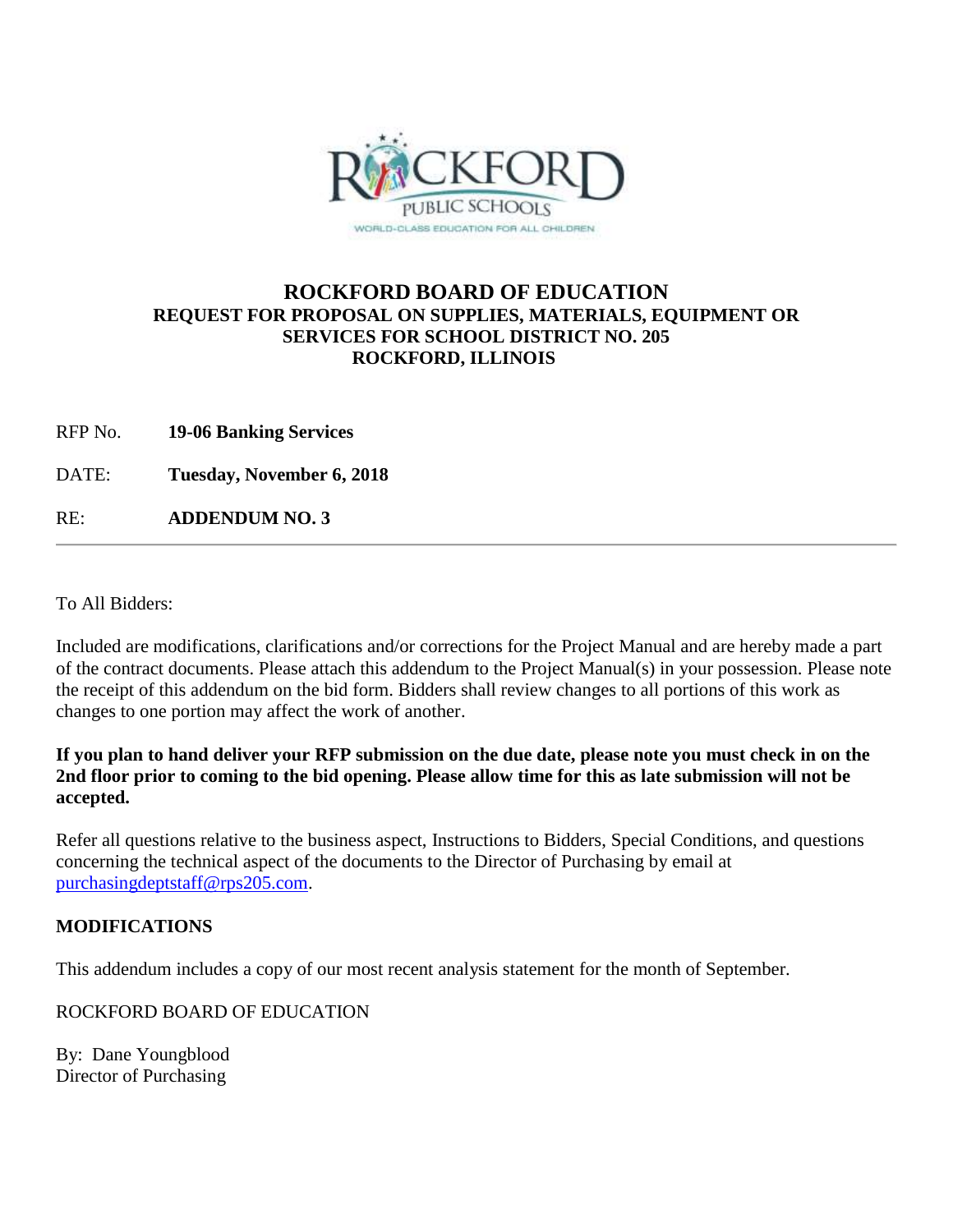|                                                                    |                                                                                                                                                                                                           | Service Detail                                     |  |
|--------------------------------------------------------------------|-----------------------------------------------------------------------------------------------------------------------------------------------------------------------------------------------------------|----------------------------------------------------|--|
|                                                                    | AFP Code Service Description                                                                                                                                                                              | Volume                                             |  |
|                                                                    | <b>BALANCE &amp; COMPENSATION</b>                                                                                                                                                                         |                                                    |  |
| 019999                                                             | Deposit Assessment                                                                                                                                                                                        | 17,036                                             |  |
|                                                                    | <b>BALANCE &amp; COMP INFO SUBT</b>                                                                                                                                                                       |                                                    |  |
|                                                                    | <b>GENERAL ACCOUNT SERVICES</b>                                                                                                                                                                           |                                                    |  |
| 010000<br>010020<br>100000<br>010101<br>010100                     | Maintenance Fee<br>Zero Balance Account Fee<br>Deposit<br><b>Posted Credit</b><br><b>Posted Debit</b><br>Acct Analysis Online Stmt<br><b>GENERAL ACCT SVCS SUBT</b>                                       | 4<br>$\overline{2}$<br>335<br>109<br>94<br>1<br>3  |  |
|                                                                    | DEPOSITORY SERVICES                                                                                                                                                                                       |                                                    |  |
| 100102<br>100220<br>100222<br>100223<br>100224<br>100401<br>150030 | Cash Deposited<br>Item Deposited - On-Us<br>Item Deposited - Tier I<br>Item Deposited - Tier II<br>Item Deposited - Tier III<br>Return Item Special Instr<br>Check Block Base Fee<br>DEPOSITORY SVCS SUBT | 57,682<br>25<br>33<br>108<br>13<br>1<br>1          |  |
|                                                                    | ACCOUNT RECONCILIATION                                                                                                                                                                                    |                                                    |  |
| 200010<br>200110<br>150322                                         | ARP Full Recon+PosPay Base<br>ARP Full Recon+PosPay Item<br>PosPay - Return Item<br>Payee PosPay Base<br>Payee PosPay Item<br>Online PosPay Exception<br><b>ACCOUNT RECON SUBT</b>                        | 2<br>1,394<br>1<br>1<br>851<br>30                  |  |
|                                                                    |                                                                                                                                                                                                           |                                                    |  |
| 150100                                                             | DISBURSEMENT SERVICES<br>Check Paid                                                                                                                                                                       | 1,394                                              |  |
|                                                                    | DISBURSEMENT SVCS SUBT                                                                                                                                                                                    |                                                    |  |
|                                                                    | <b>ACH</b>                                                                                                                                                                                                |                                                    |  |
| 250000<br>250101<br>250101<br>250100<br>250120<br>250000<br>250201 | ACH Orig - Base Fee<br>ACH Same Day Credit Orig<br><b>ACH Credit Origination</b><br><b>ACH Debit Origination</b><br>ACH Addenda Record Orig<br>ACH Orig - File Proc Fee<br><b>ACH Received - Credit</b>   | 1<br>44<br>5,000<br>2,412<br>474<br>75<br>30<br>68 |  |
| 250200<br>251050                                                   | <b>ACH Received - Debit</b><br>ACH Block - Base Fee                                                                                                                                                       | 107<br>$\overline{2}$                              |  |